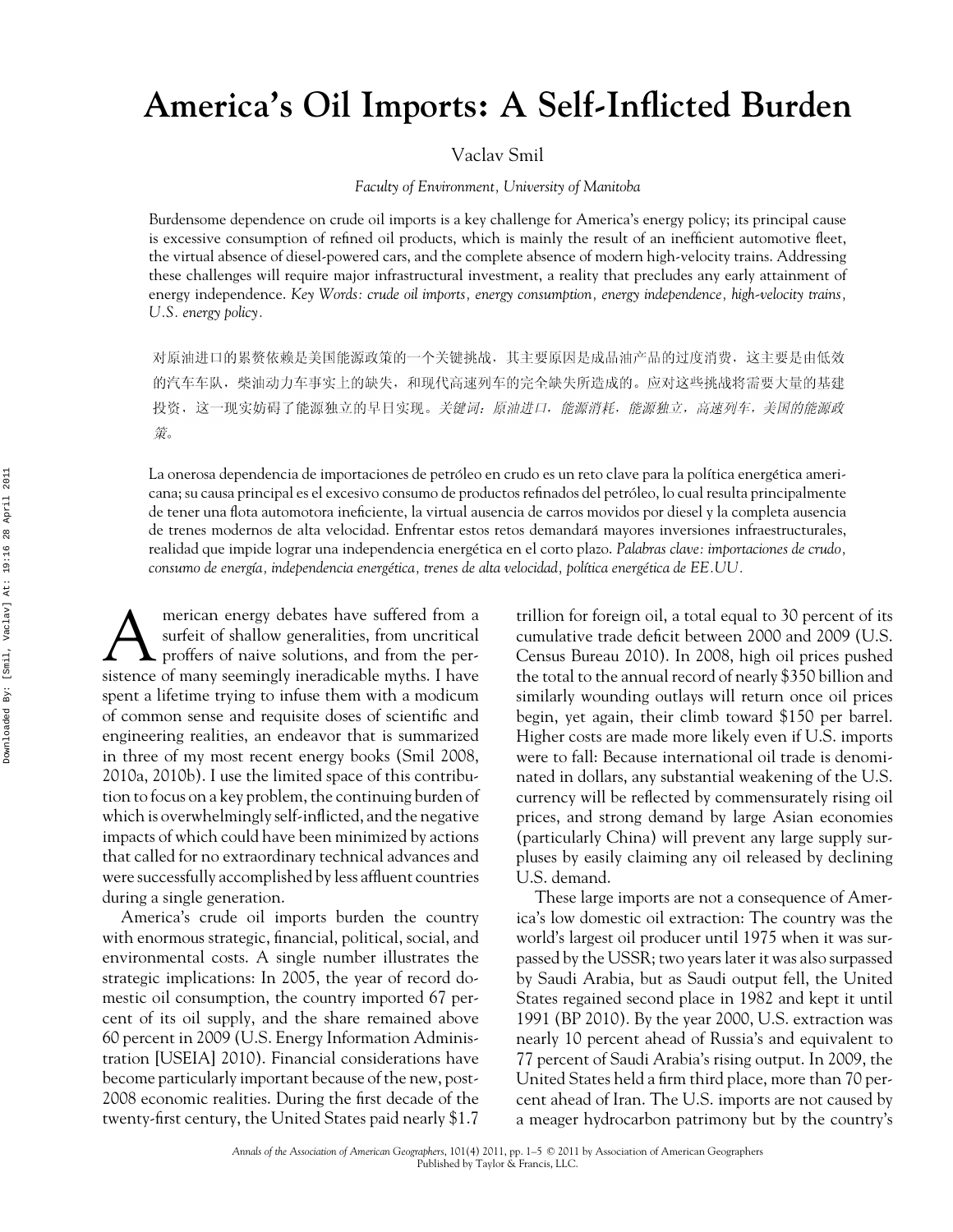extraordinarily high per capita demand: If the United States consumed its oil at the French rate (1.35 rather than 2.70 metric tons [t] per capita), its 2009 imports would be only about 22 percent of its consumption.

Americans (ubiquitous media commentators and energy experts alike) consider any comparison with France insulting and view it with derision: Is it not obvious that America's huge territory, its climate, its superpower economic structure, and its military might combine to dictate significantly higher levels of per-capita energy consumption in general and crude oil in particular? Actually, they do not. The direct energy cost of America's military is surprisingly low: In 2009 the Department of Defense claimed less than 2 percent of the country's total crude oil consumption (USEIA 2010). Decades of American deindustrialization mean that the shares of gross economic value added by industry are now virtually identical in the two countries: In 2008 they were 21.8 percent in the United States and 20.5 percent in France (Organization for Economic Co-operation and Development [OECD 2010]), and the French industrial sector includes some of the world's largest companies specializing in such energy-intensive products, such as aluminum and steel (Pechiney and Arcelor-Mittal), aircraft (Airbus), and nuclear power plants (Areva).

Climate differences are also largely irrelevant when comparing the consumption of refined oil products: Natural gas and electricity are the dominant energizers of heating and cooling in both countries, and in the United States less than 6 percent of all residential energy used in the year 2009 came from petroleum and only about 1 percent of all electricity is generated from fuel oil (USEIA 2010). Differences are thus overwhelmingly due to the demand for transportation, above all to road transport, which accounts for more than 85 percent of the sector's petroleum demand in the United States and more than 95 percent in France. Average annual U.S. consumption of gasoline and diesel fuel was 1.73 t per capita in 2007, compared to just 0.65 t per capita in France, a nearly 2.7-fold difference, and the disparity for aviation fuel is even greater, with the United States consuming ten times as much per capita as France (OECD 2009).

America's size (8.08 million  $km^2$  for the forty-eight contiguous states compared to  $552,000 \text{ km}^2$  for mainland France, a nearly fifteen-fold difference) and intercity distances (almost 4,000 km from Los Angeles to New York compared to just over 900 km from Calais to Perpignan) are repeatedly cited as the most obvious reason for these differences. It is true that American drivers logged almost exactly twice the distance their French counterparts did in 2008 (European Union 2010), but distances dictate neither the typical performance of road vehicles nor the availability of desirable alternatives, and it is these realities that account for most of America's inferior performance. This failure has three major components: indefensibly low average efficiency of the U.S. vehicular fleet, a virtual absence of diesel vehicles, and an unpardonable absence of modern intercity trains.

Few Americans are aware of this inexcusable case of a gross technical retrogression: Average fuel efficiency of America's passenger cars actually declined during the two generations when impressive innovations and performance gains were sweeping entire industrial sectors (think of aviation, chemical syntheses, and electronics): Between 1936 (the first year for which the nationwide mean can be calculated) and 1973, it fell from more than 15 to just 13.4 miles per gallon (mpg; Sivak and Tsimhoni 2009). Introduction of Corporate Average Fuel Economy (CAFE) standards in 1975 ushered in a period of rapid gains: By 1985 the standard had reached 27.5 mpg, but in the subsequent twenty-five years, it has been kept at the same, now inexcusably low, level. Because of a massive adoption of inefficient light trucks and sport utility vehicles (SUVs) during the late 1980s and throughout the 1990s (their worst models had efficiency well below 20 mpg), the overall performance of the U.S. vehicle fleet was no better in 2006 (25.8 mpg) than it was in 1986 when it stood at 25.9 mpg (U.S. Department of Transportation [USDoT] 2010). These are truly stunning inefficiencies.

Post-2006 gains pushed the fleet average to 29.2 mpg by 2010, well below the average performance of the best fleets currently on the market and far below the technical possibilities attainable even without any electric or fuel-cell vehicles. In 2010 Honda's U.S.-made passenger car fleet averaged 34.7 mpg and imported models rated at 40.9 mpg, and the analogical figures for Toyota were, respectively, 36.4 and 44.4 mpg (USDoT 2010). If the CAFE standards were not frozen at 27.5 mpg in 1985 and continued to improve at just half the annual rate they had sustained between 1975 and 1985 (i.e., about 0.7 mpg/year), America's vehicular fleet would deliver at least 45 mpg in 2010, 54 percent better than its actual performance.

Achieving that efficiency would not have been contingent on any heroic measures or unprecedented technical advances: It could have been done by a dedicated pursuit of three lines of action. First, simply widely emulating today's best car manufacturers whose fleets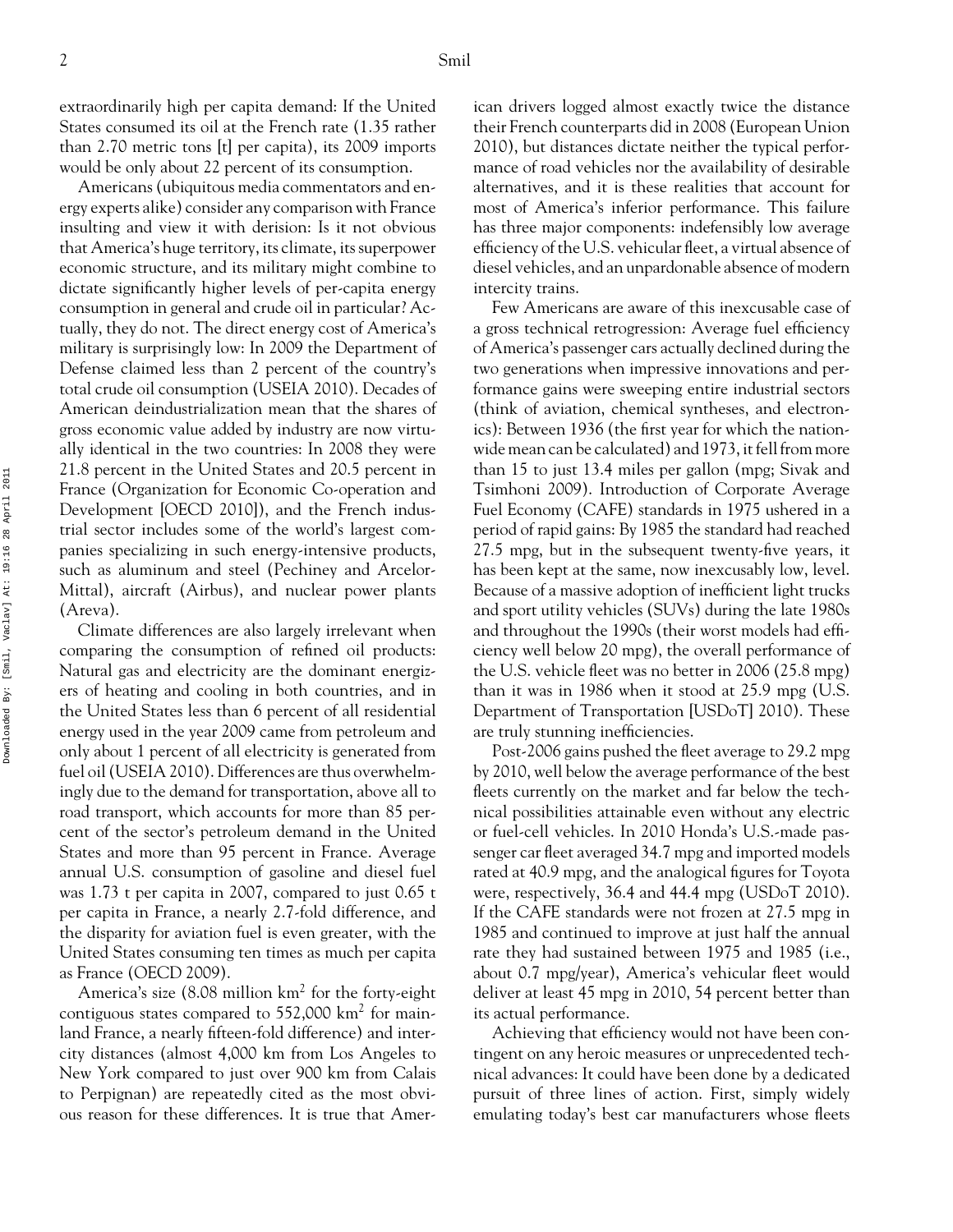are, without any enforcement, already close to or above 40 mpg would have helped. GM behaving as Honda was an incomprehensible idea to pre-2008 (prebankruptcy) U.S. car executives but one that would have repaid in more efficient cars and in tens of billions of dollars of profit. The second element is vigorous promotion of steady technical improvements in the dominant automotive prime mover that will continue to power most American cars for many years to come: Otto-cycle gasoline engines can be made more efficient while concurrent adoption of lighter but stronger car bodies could further boost the overall performance. The third ingredient should have been a progressively expanding adoption of modern clean passenger diesel vehicles.

Diesel engines are inherently more efficient prime movers than Otto-cycle gasoline-fueled engines (Smil 2010c): The gain is at least 20 percent and a quick comparison of performance data for German vehicles now sold in the United States in both gasoline and diesel versions shows differences mostly between 25 percent and 30 percent and the highway rating for the VW Diesel Golf is 40 percent higher (42 vs. 30 mpg) than for its gasoline version (U.S. Department of Energy 2010). Moreover, new ultra-low-sulfur diesels conform to emission standards for gasoline-fueled cars and minimize the emission of nitrogen oxides (Mercedes-Benz 2010). Not surprisingly, in 2009 diesel vehicles accounted for more than 56 percent of the French car fleet (Institute National de la Statistique et des Études<br>Économiques 2010), but they were only about 2 percent Economiques 2010), but they were only about 2 percent of all U.S. cars.

If the United States had followed this triplepronged approach since the mid-1970s, its car fleet's performance would now average close to 50 mpg. Unfortunately, this has not been the only unrealized transportation opportunity. Missing trains have been the second most important ingredient of America's transportation neglect. Japan, with its Tokyo-Osaka *shinkansen* introduced in 1964, pioneered the era of modern rapid trains (Shima 1994), and France followed and surpassed that achievement. Its era of *trains a grande ` vitesse* (TGV) began in 1981 with the Paris–Lyon link, and by 2010 the TGV network operated on routes totaling 1,540 km and connecting Paris with the country's southeast (*Sud-Est*), west (*Atlantique*), north (*Nord-Europe*), the Alps region (*Rhône-Alpes*), the Mediterranean (*Méditerranée*), and the southwest (*Aquitaine*), as well as with its neighbors, traveling at speeds of between 250 and 300 km/h with a perfect safety record (Soulie and Tricoire 2002; TGVweb 2010). ´

But (the spatial objection rising once again), do not America's enormous territory and low population density make it a quite unsuitable place for emulating the French fast train model? This perennial argument is valid only if somebody would advocate TGV-like links between Miami and Seattle or between Los Angeles and Boston. But consider this: France, a nation of 65 million people, has a population density of less than 120 people/ $km<sup>2</sup>$  and nationwide connections centered on the capital require a radial rail network with its longest links close to 1,000 km. In contrast, the Northeastern U.S. megalopolis, an area with more than 50 million inhabitants, has population density three times as high  $(360 \text{ people/km}^2)$ , mostly in a fairly narrow linear arrangement along the Atlantic coast, with large cities regularly strung along a route of less than 700 km. Which one of these territories is more suited for rapid downtown-to-downtown train links?

Whereas the French zip at speeds close to 300 km/h more than 900 km from Paris to Nice, Americans unwilling or unable to drive have the less attractive option of taking shuttle flights from Washington to New York, Philadelphia, or Boston (still only  $600+$  km away) with all the attendant joys of taxi rides to and from the airports, check-in lines, security searches, and flight delays. Acela is an unacceptably poor substitute for the real thing: It is not a real fast train, as it averages only about 120 km, no better than the best steam enginepowered trains of the 1930s. The Northeastern megalopolis is not the only region that should have had rapid trains for decades. Thalys trains from Paris (11.2 million) to Amsterdam (2.5 million) run more than 500 km twelve times a day (Thalys 2010): Why could not their counterparts run between Dallas/Fort Worth (6.5 million) and Houston (5.9 million), a distance of 360 km that could take just a bit more than one hour? Or between Los Angeles and San Francisco or New York and Montreal?

America has lost its global technical leadership, its exemplary innovative drive, and its political will to invest in transformative infrastructures with inevitably substantial (but by no means crippling) initial capital costs that are repaid by decades of efficient and convenient service. Even its existing infrastructures are falling apart: In its latest report card, the American Society of Civil Engineers (2009) awarded D to the country's aviation and D– to its roads. Four decades of regressing automotive performance followed by a decade of improvements and then by two more decades of stagnation, virtual absence of diesel-powered cars, and an inexplicable refusal to participate in the greatest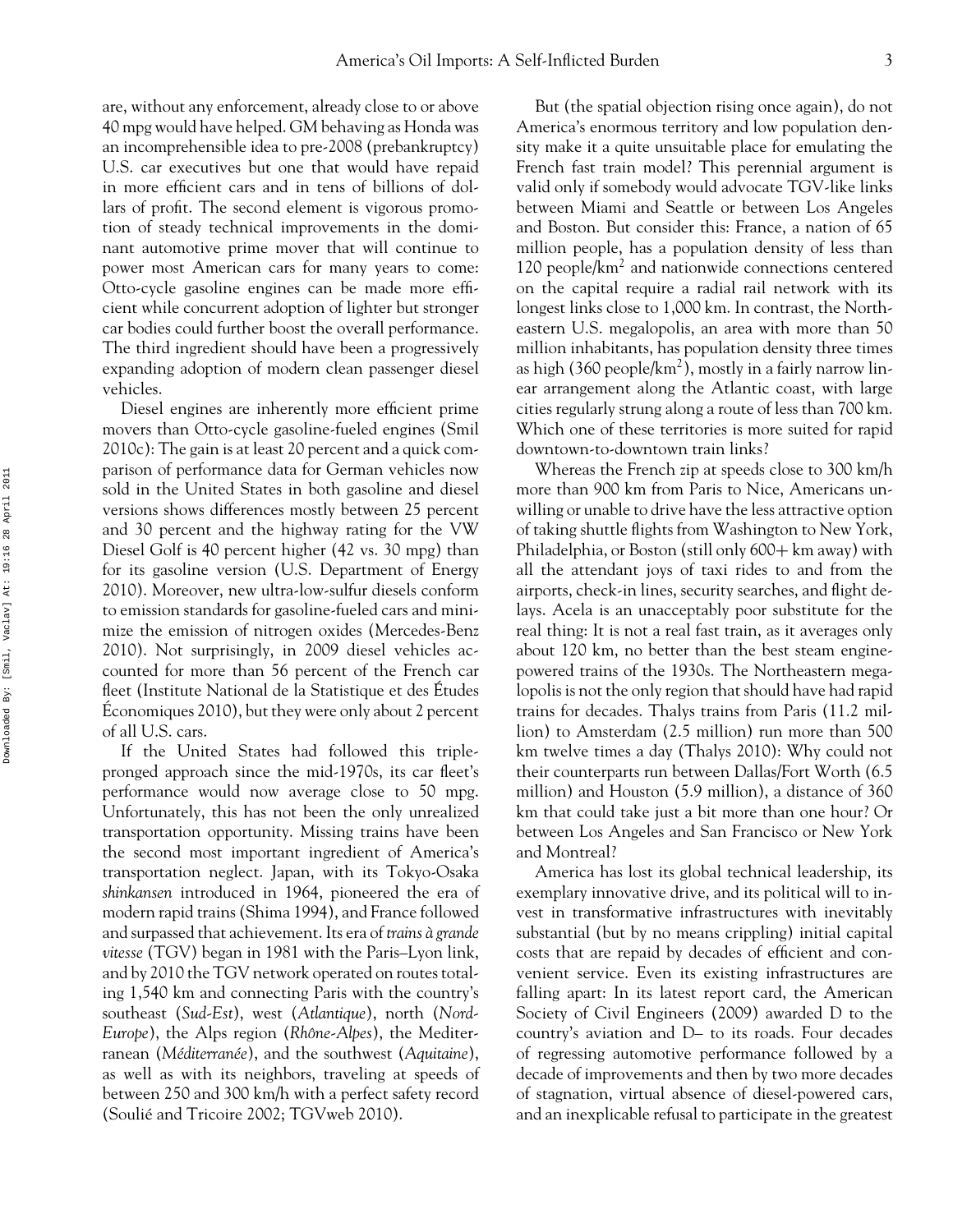land-transportation innovation of the past two generations, in building convenient and highly energyefficient rapid trains, is a combination that has left the country with an extraordinarily inefficient transportation system.

America now looks inept even when compared with China, a country whose per capita gross domestic product (even when expressed by a liberally calculated purchasing power parity) is one seventh of the U.S. rate. By the summer of 2010 China had completed 6,920 km of high-speed rails, including nearly 2,000 km of links capable of speeds up to 350 km/h ("High-speed rail operations in China" 2010). Is the United States permanently incapable of investing in its essential transportation infrastructure as much as France has done since the 1980s or as much as China has done since the year 2000? No technical problems and no excessive capital costs could have prevented the United States from lowering its demand for transportation hydrocarbons and reducing its dependence on oil imports: Two dozen affluent countries now have considerably better automotive efficiency than does the United States and (besides the pioneering Japan and France and determined China) rapid train links have been built in such less affluent countries as South Korea and Spain.

In his State of the Union address in January 1974, Richard M. Nixon set a new national goal: "At the end of this decade, in the year 1980, the United States will not be dependent on any other country for the energy we need to provide our jobs, to heat our homes, and to keep our transportation moving" (Nixon 1974). That was a patently unrealistic goal, but during the subsequent decades the United States could have gradually reduced its crude oil demand at least to the level that would have required only imports from Canada and Mexico, its two North American Free Trade Agreement neighbors (in 2009 they amounted to about 22 percent of total U.S. crude oil consumption). Inexplicably, obvious opportunities are still ignored: CAFE standards were finally raised (to reach 35 mpg by 2020), diesels are slowly gaining a slightly larger market share, hybrid drives have become somewhat popular, and electrics are touted as a new solution, but all of this is still too little to make a real difference. Moreover, all plans for highspeed trains have been shelved indefinitely ("Highspeed trains" 2010). America still waits to join the late twentieth century and get its first really fast train, but it is instead content to keep transferring trillions of dollars to the Middle Eastern theocrats and autocrats and pretending that it is possible to run permanently deep trade deficits.

## **References**

- American Society of Civil Engineers. 2009. *Report card for America's infrastructure.* http://www.infrastructurereportcard.org/report-cards (last accessed 28 March 2011).
- British Petroleum (BP). 2010. BP statistical review of world energy. http://www.bp.com/liveassets/bp\_internet/ globalbp/globalbp uk english/reports and publications/ statistical energy review 2008/STAGING/local assets/ 2010 downloads/statistical review of world energy full report 2010.pdf (last accessed 28 March 2011).
- European Union. 2010. Performance of passenger transport expressed in passenger-kilometers. In *Energy and transport in figures*. Luxembourg: European Union. http://ec. europa.eu/energy/publications/statistics/doc/2010 energy transport figures.pdf (last accessed 28 March 2011).
- High-speed rail operations in China have reached 6,920 km. 2010. China.com. http://news.china.com. cn/rollnews/2010–07/02/content 2986085.htm (last accessed 28 March 2011).
- High-speed trains: Running out of steam. 2010.*The Economist* 11 December 2010:40.
- Institute National de la Statistique et des Études Économiques. 2010. *Annuaire statistique de la France* [Statistical yearbook of France]. Paris: INSEE. http://www.insee. fr/fr/publications-et-services/sommaire.asp?codesage= ASF08 (last accessed 28 March 2011).
- Mercedes-Benz. 2010. *BlueTEC clean diesel.* Stuttgart: Mercedes-Benz. http://www.mbusa.com/mercedes/inno vation/thinking green/bluetec (last accessed 28 March 2011).
- Nixon, R. M. 1974. *State of the union address 1974.* http:// stateoftheunionaddress.org/category/richard-nixon (last accessed 28 March 2011).
- Organization for Economic Co-operation and Development (OECD). 2009. *Energy balances of OECD countries.* Paris: OECD.
- ———. 2010. *StatExtracts.* Paris: OECD. http://stats. oecd.org/index.aspx (last accessed 28 March 2011).
- Shima, H. 1994. Birth of the Shinkansen—A memoir. *Japan Railway & Transport Review* 3:45–48.
- Sivak, M., and O. Tsimhoni. 2009. Fuel efficiency of vehicles on US roads: 1923–2006. *Energy Policy* 37:3168– 70.
- Smil, V. 2008. *Energy in nature and society: General energetics of complex systems.* Cambridge, MA: MIT Press.
- Smil, V. 2010a. *Energy myths and realities: Bringing science to the energy policy debate.* Washington, DC: American Enterprise Institute.
- ———. 2010b. *Energy transitions: History, requirements, prospects.* Santa Barbara, CA: Praeger.
- ———. 2010c. *Prime movers of globalization: The history and impact of diesel engines and gas turbines.* Cambridge, MA: MIT Press.
- Soulié, C., and J. Tricoire. 2002. Le grand livre du TGV [Great book of TGV]. Paris: Vie du rail.
- TGVweb. 2010. *TGVweb.* http://www.trainweb.org/ tgvpages/tgvindex.html (last accessed 28 March 2011).
- Thalys. 2010. Thalys timetables. Paris: Thalys. http:// www.thalys.com/fr/en/timetables/Paris/Amsterdam (last accessed 28 March 2011).